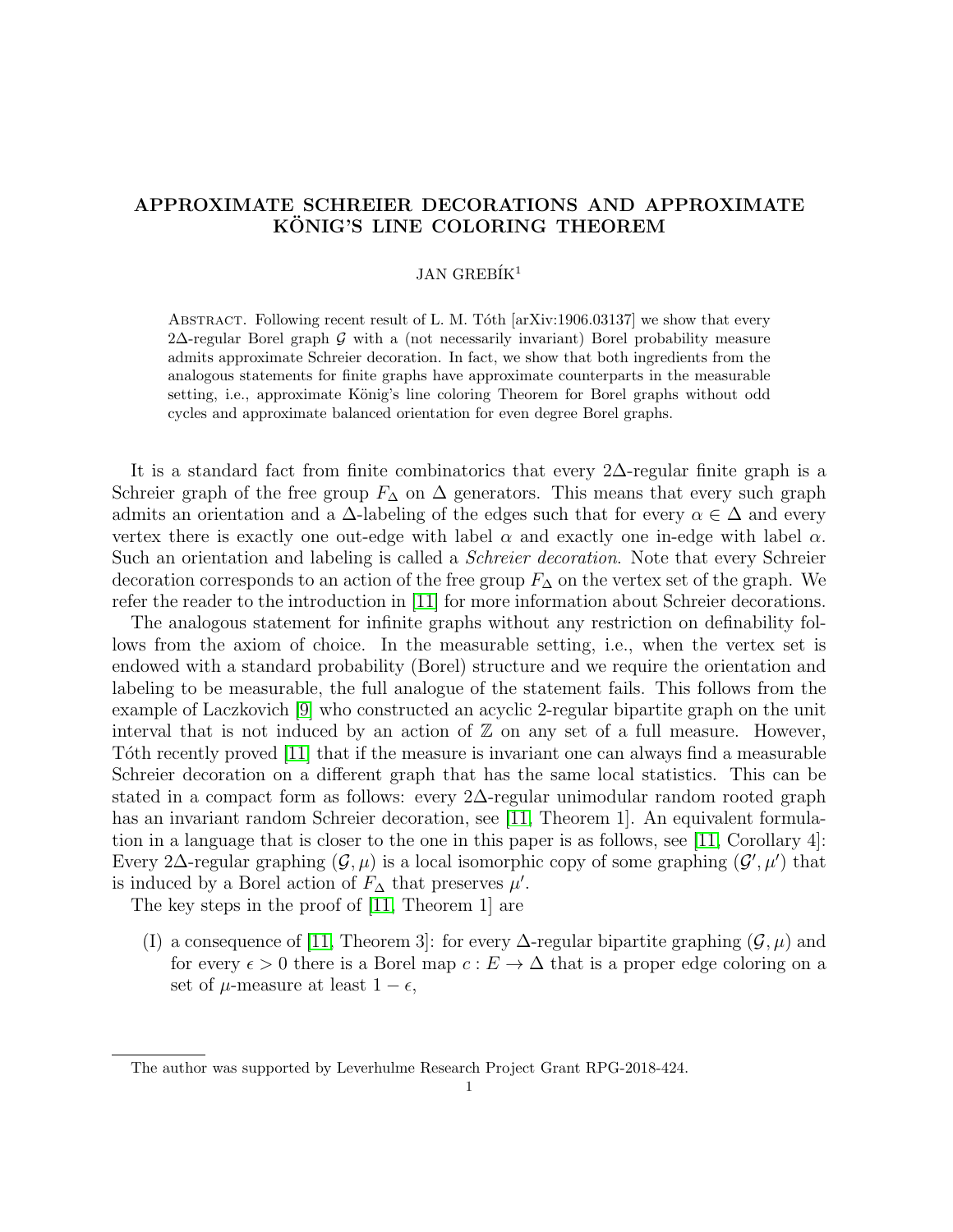#### $2 \overline{G}$ REBÍK

(II) [\[11,](#page-10-0) Theorem 2]: every 2∆-regular unimodular random rooted graph admits a graphing representation  $(\mathcal{G}, \mu)$  that admits measurable balanced orientation, where an orientation is balanced if the in-degree is equal to out-degree at any vertex.

Note that the same example  $[9]$  shows that none of  $(I)$  and  $(II)$  admits a full measurable analogue.

The main purpose of this paper is to provide short and straightforward proofs of approximate versions of (I) and (II) that hold for any bounded degree Borel graph with any Borel probability measure. This implies immediately that every  $2\Delta$ -regular graphing admits an approximate Schreir decoration. As a consequence of the ultrapower technique one can get a strengthening of [\[11,](#page-10-0) Corollary 4], and consequently [\[11,](#page-10-0) Theorem 1], see Section [5.](#page-9-0)

Recall that a *Borel graph* is a triple  $\mathcal{G} = (V, \mathcal{B}, E)$  where  $(V, \mathcal{B})$  is a standard Borel space,  $(V, E)$  is a graph and  $E \subseteq V \times V$  is a Borel symmetric set in the product Borel structure. We denote as  $\Delta(\mathcal{G})$  the maximum degree of G and we say that G is of bounded degree if  $\Delta(\mathcal{G}) \in \mathbb{N}$ . An orientation S of G is a Borel set  $S \subseteq E$  such that for every  $x, y \in V$  that form an edge in E exactly one of  $(x, y)$  or  $(y, x)$  is in S. We define  $out_S(v) = \{(v, x) \in S\},\$  $\text{in}_S(v) = \{(x, v) \in S\}$  and  $\text{Corr}(S) = \{v \in V : |\text{in}_S(v)| = |\text{out}_S(v)|\}.$ 

Let  $k \in \mathbb{N}$ . A partial Borel map  $c: E \to k$  is called a *partial edge coloring* if dom(c)  $\subseteq E$ is a Borel set and  $c(x, y) = c(y, x)$  whenever  $(x, y) \in dom(c)$ . We say that c is a proper partial edge coloring if  $c(e) \neq c(f)$  whenever  $e \neq f \in \text{dom}(c)$  and there is  $v \in e \cap f$ . For any partial edge coloring c we define  $v \in \text{Corr}(c)$  if  $N(v) = \{e \in E : v \in e\} \subseteq \text{dom}(c)$  and  $c \restriction N(v)$  is a proper partial edge coloring. When  $dom(c) = E$ , then we say that c is an edge coloring.

A pair  $(S, c)$ , where S is an orientation and  $c: E \to k$  is a partial edge coloring, is called a partial Schreier decoration. Define  $v \in \text{Corr}(S, c)$  if  $v \in \text{Corr}(S)$  and c is injective when restricted to both in $_S(v)$  and out $_S(v)$ . If G is 2∆-regular, then we say that  $(S, c)$  is a Schreier decoration if  $c : E \to \Delta$  and  $Corr(S, c) = V$ .

With this notation it is easy to see that S is a balanced orientation if  $Corr(S) = V$  and  $c: E \to k$  is a proper edge coloring if  $Corr(c) = V$ .

**Definition 0.1.** Let  $\mathcal G$  be a Borel graph of bounded degree. The approximate chromatic index of G, in symbols  $\chi'_{App}(\mathcal{G})$ , is defined as the minimal  $k \in \mathbb{N}$  such that for every Borel probability measure  $\mu$  and every  $\epsilon > 0$  there is an edge coloring  $c : E \to k$  such that

$$
\mu(\operatorname{Corr}(c)) > 1 - \epsilon.
$$

We say that  $\mathcal G$  admits approximate balanced orientation if for every for every Borel probability measure  $\mu$  and every  $\epsilon > 0$  there is an orientation S of G such that

$$
\mu(\operatorname{Corr}(S)) > 1 - \epsilon.
$$

If G is 2∆-regular, then we say that G admits approximate Schreier decoration if for every Borel probability measure  $\mu$  and every  $\epsilon > 0$  there is a partial Schreier decoration  $(S, c)$  of G where  $c, E \rightarrow \Delta$  such that

$$
\mu(\operatorname{Corr}(S,c)) > 1 - \epsilon.
$$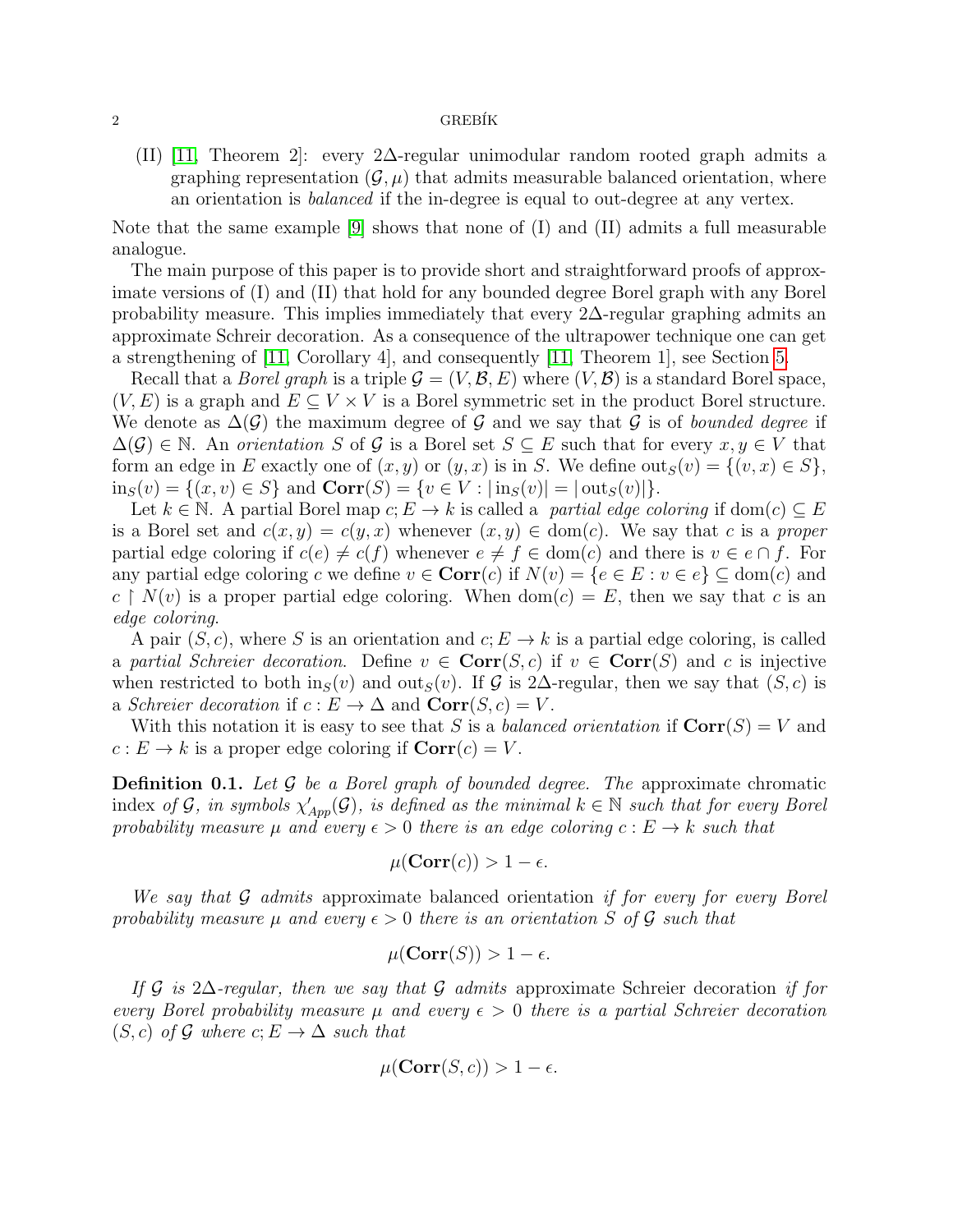APPROXIMATE SCHREIER DECORATIONS AND APPROXIMATE KÖNIG'S LINE COLORING THEOREM

It follows from [\[5,](#page-10-2) Theorem 1.8] that  $\chi'_{App}(\mathcal{G}) \leq \Delta(\mathcal{G}) + 1$  for any bounded degree Borel graph  $\mathcal{G}$ , i.e., this is the corresponding approximate version of Vizing's Theorem. Since we use this result in the proof of the approximate version of König line coloring Theorem (Theorem [0.2](#page-2-0) (I)) we would like to stress that its proof is significantly more easier than the main result of [\[5,](#page-10-2) Theorem 1.6]. In particular, the combinatorial idea reflects the proof of the Vizing's Theorem for finite graphs in the same way as the proof of Theorem [0.2](#page-2-0) (I) reflects the proof of König's line coloring Theorem for finite bipartite graphs.

The result (I), a consequence of [\[11,](#page-10-0) Theorem 3], mentioned above is equivalent to saying that if we restrict our attention only to invariant probability measures, then the approximate chromatic index (restricted to invariant measures) of a bipartite ∆-regular Borel graph is  $\Delta$ .

# <span id="page-2-0"></span>**Theorem 0.2.** Let  $\mathcal{G} = (V, \mathcal{B}, E)$  be a bounded degree Borel graph.

- (I) Suppose that G is bipartite. Then  $\chi'_{App}(\mathcal{G}) = \Delta(\mathcal{G})$ .
- (II) Every vertex of  $G$  has even degree if and only if  $G$  admits approximate balanced orientation.
- (III) Suppose that G is 2∆-regular where  $\Delta \in \mathbb{N}$ . Then G admits approximate Schreier decoration.

Note that  $\mathcal G$  being bipartite is the same as saying that  $\mathcal G$  does not contain odd cycles. This is strictly weaker then  $\mathcal G$  being Borel bipartite Borel graph.

Moreover, it will be obvious from the proof that in (II) we can get a somewhat stronger statement: there is a sequence  $\{S_n\}_{n\in\mathbb{N}}$  of orientations such that  $\mu(\text{Corr}(S_n)) \to 1$  for every Borel probability measure  $\mu$  and  $\mu(\text{Corr}(S_n)) \geq 1 - \frac{1}{n}$  $\frac{1}{n}$  for every *G*-invariant measure  $\mu$ . Similarly, one can modify the proof of (I) to get that there is a sequence of Borel colorings  ${c_n : E \to \Delta(G)}_{n \in \mathbb{N}}$  such that  $\mu(\operatorname{Corr}(c_n)) > 1-\frac{1}{n}$  $\frac{1}{n}$  for every  $\mathcal G$ -invariant Borel probability measure  $\mu$ . Consequently, in (III) there is a sequence  $(S_n, c_n)$  of Schreier decorations such that  $\mu(\operatorname{Corr}(S_n, c_n)) > 1 - \frac{1}{n}$  $\frac{1}{n}$  for every  $\mathcal{G}$ -invariant measure  $\mu$ . This follows from the same principle as the result of Elek and Lippner about a sequence of matchings without short augmenting paths, see [\[4\]](#page-10-3).

#### 1. Preliminaries

Let  $\mathcal{G} = (V, \mathcal{B}, E)$  be a bounded degree Borel graph. We write  $[v]_G$  for the G-connected component of  $v \in V$  and  $[A]_G$  for the G-saturation of  $A \subseteq V$ . We denote as  $F_G$  the countable Borel equivalence relation on V that is generated by E.

A Borel probability measure  $\mu$  on  $(V, \mathcal{B})$  is called G-quasi-invariant if for every  $A \in \mathcal{B}$ we have  $\mu(A) = 0$  if and only if  $\mu([A]_{\mathcal{G}}) = 0$ . We denote as  $\rho_{\mu}: F_{\mathcal{G}} \to (0, +\infty)$  the corresponding cocycle, see [\[7,](#page-10-4) Proposition 8.3], i.e., a Borel map that satisfies

$$
\mu(B) = \int_A \rho_\mu(\psi(v), v) \ d\mu
$$

for every  $A, B \in \mathcal{B}$  and a Borel bijection  $\psi : A \to B$  such that  $\psi(v) \in [v]_{\mathcal{G}}$  for every  $v \in A$ .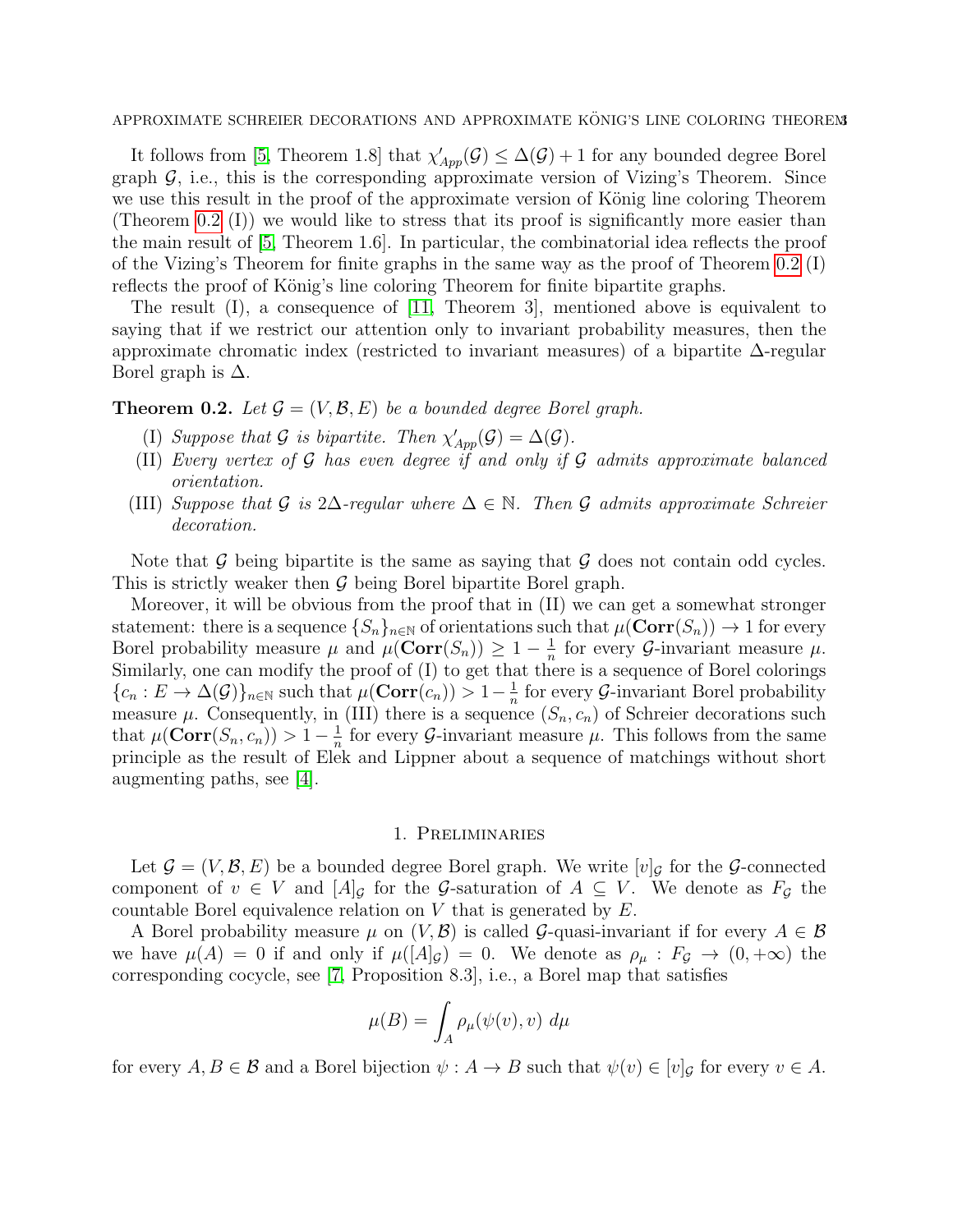#### 4 GREB´IK

<span id="page-3-1"></span>**Claim 1.1.** [\[5,](#page-10-2) Proposition 3.2] Let  $\mathcal{G} = (V, \mathcal{B}, E)$  be a bounded degree Borel graph and  $\mu$  be a Borel probability measure on  $(V, \mathcal{B})$ . Then there is a  $\mathcal{G}$ -quasi-invariant Borel probability measure  $\nu$  on  $(V, \mathcal{B})$  that satisfies  $\mu(A) \leq 2\nu(A)$  for every  $A \in \mathcal{B}$ .

We denote as  $\mathcal{E} = (E, \mathcal{C}, I_G)$  the corresponding line graph where we abuse the notation and write E for the set of unordered pairs  $\{x, y\} \subseteq X$  such that  $(x, y) \in E$  (and consequently  $(y, x) \in E$ ), C is the  $\sigma$ -algebra inherited from  $E \subseteq V^2$  and  $(e, f) \in I_{\mathcal{G}}$  if  $e \cap f \neq \emptyset$ . It is easy to see that  $\mathcal{E} = (E, \mathcal{C}, I_{\mathcal{G}})$  is a bounded degree Borel graph.

<span id="page-3-2"></span>**Claim 1.2.** [\[5,](#page-10-2) Proposition 3.1] Let  $\mathcal{G} = (V, \mathcal{B}, E)$  be a bounded degree Borel graph and  $\mu$ be a Borel probability measure on  $(V, \mathcal{B})$ . Then there is a Borel probability measure  $\eta$  on  $(E, \mathcal{C})$  that satisfies

$$
\mu({v \in V : \exists e \in A \ v \in e}) \le \Delta(\mathcal{G})\eta(A)
$$

for every  $A \in \mathcal{C}$ . Moreover, if  $\mu$  is  $\mathcal{G}$ -invariant (quasi-invariant), then  $\eta$  is  $\mathcal{E}$ -invariant (quasi-invariant).

## 2. APPROXIMATE KÖNIG'S LINE COLORING THEOREM

Let  $c: E \to (\Delta(\mathcal{G}) + 1)$  be a proper partial edge coloring. We put  $m_c(v) = (\Delta(\mathcal{G}) +$ 1)  $\{c(e): e \in N(v)\}$  for the set of colors missing at  $v \in V$ . Note that  $m_c(v)$  is always non-empty. We fix a distinguished color  $\mathbf{a} \in (\Delta(\mathcal{G}) + 1)$ . If  $\beta, \gamma \in (\Delta(\mathcal{G}) + 1)$  and  $v \in V$ , then we write  $P_{\beta/\gamma}^c(v) = (f_0, f_1, \dots)$  for the unique (finite or infinite) alternating  $\beta/\gamma$ -path that starts in v, i.e.,  $c(f_0) = \beta$ ,  $c(f_1) = \gamma$ , etc.

Let  $e \in E$  be such that  $c(e) = \mathbf{a}$ . Using [\[6,](#page-10-5) Theorem 18.10] we find a Borel function that assigns to e one of its endpoints  $v(e)$  and colors  $\beta(e), \gamma(e) \in (\Delta(\mathcal{G})+1) \setminus \mathbf{a}$  such that  $\gamma(e) \in$  $m_c(v(e))$  and  $\beta(e) \in m_c(w)$  where  $e = (v(e), w)$ . We put  $P^c(e) = e^{\frown} P^c_{\beta(e)/\gamma(e)}(v(e)) =$  $(e, f_0, f_1, \dots).$ 

Let  $d: E \to (\Delta(\mathcal{G}) + 1)$  be a proper partial edge coloring. We say that d improves c if  $dom(d) = dom(c)$  and  $d^{-1}(\mathbf{a}) \subseteq c^{-1}(\mathbf{a})$ . A particular way how to find d that improves c is as follows. Let  $e \in E$  be such that  $c(e) = \mathbf{a}$  and suppose that the last vertex (if it exists) of  $P^c(e)$  is not  $w \in V$  where  $e = (v(e), w)$ . Write f for the last edge of  $P^c(e)$  if it exists. Put  $d(h) = c(h)$  for every  $h \in \text{dom}(c) \setminus P^c(e)$  and define  $d(e) = \beta(e), d(f_i) = c(f_{i+1})$  for every  $f_i \in P^c(e) \setminus \{f\}$  and  $d(f) = \{\beta(e), \gamma(e)\} \setminus \{c(f)\}\)$ . One can easily verify that d is indeed a proper partial edge coloring,  $dom(d) = dom(c)$  and  $d^{-1}(\mathbf{a}) = c^{-1}(\mathbf{a}) \setminus \{e\}.$ 

<span id="page-3-0"></span>**Claim 2.1.** Let  $\mathcal{G} = (V, \mathcal{B}, E)$  be a bounded degree Borel graph that does not contain odd cycles. Let  $c; E \to (\Delta(\mathcal{G}) + 1)$  be a proper partial edge coloring and  $A \subseteq c^{-1}(\mathbf{a})$  be a Borel set such that  $P^c(e)$  and  $P^c(e')$  are vertex disjoint for every  $e \neq e' \in A$ . Then there is a proper partial edge coloring  $d; E \to (\Delta(\mathcal{G})+1)$  that is improvement of c and  $A \cap d^{-1}(\mathbf{a}) = \emptyset$ .

*Proof.* The fact that the G does not contain odd cycles implies that  $w \in V$  is not the last vertex of  $P^c(e)$  for any  $e \in A$  where  $(v(e), w) = e$ . Running the augmenting procedure defined in the preceding paragraph for all  $P^c(e)$  simultaneously gives a partial map  $d; E \rightarrow$  $(\Delta(\mathcal{G})+1)$ . It follows from the fact that  $\{P^c(e)\}_{e\in A}$  is a collection of pairwise vertex disjoint paths that d is well-defined proper partial edge coloring with dom(d) = dom(c)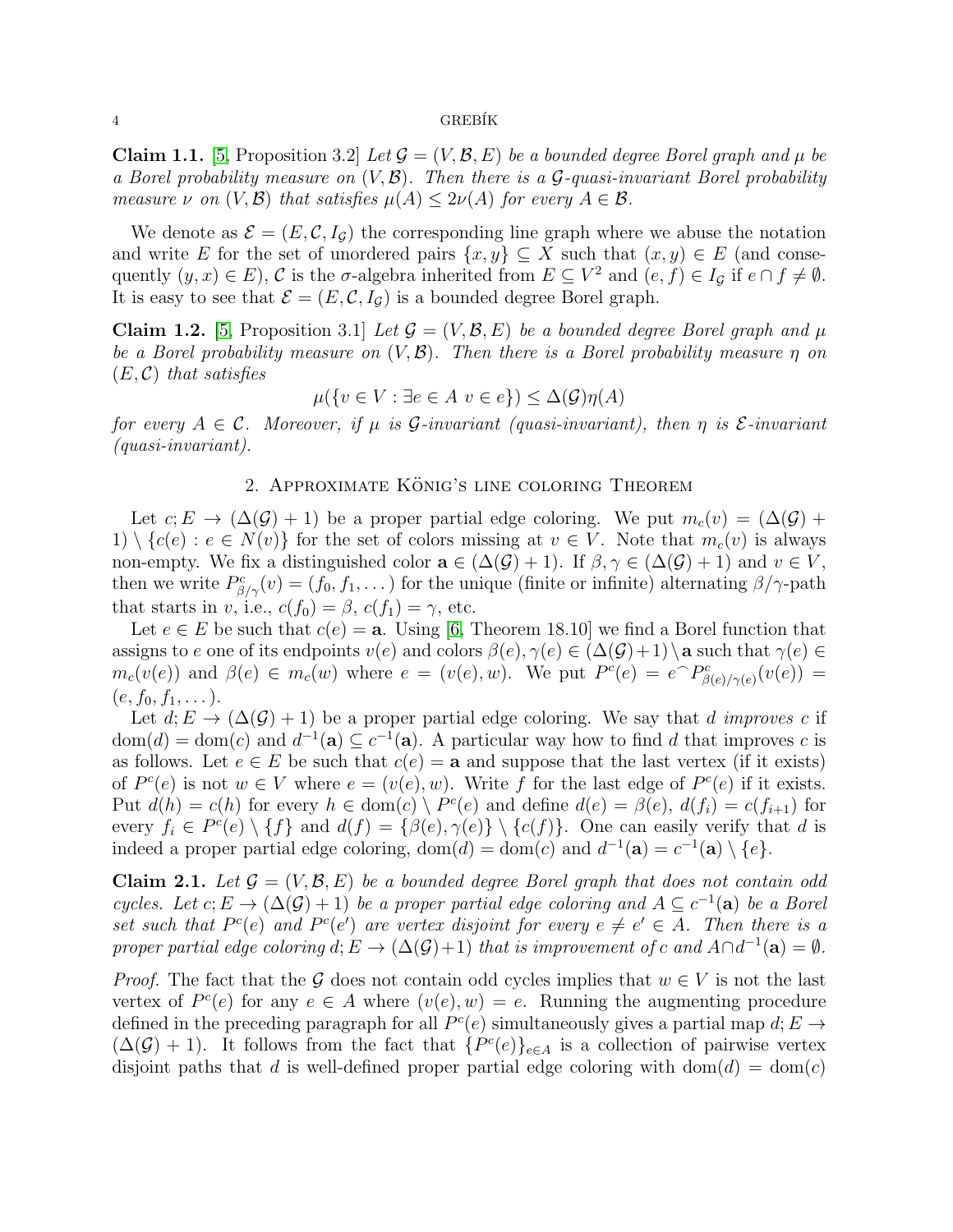and  $d^{-1}(\mathbf{a}) \cap A = \emptyset$ . Moreover, since  $e \mapsto P^c(e)$  is a Borel assignment we see that  $d: E \to (\Delta(\mathcal{G}) + 1)$  is a partial Borel map and the proof is finished.

<span id="page-4-0"></span>**Proposition 2.2.** Let  $\mathcal{G} = (V, \mathcal{B}, E)$  be a bounded degree Borel graph that does not contain odd cycles,  $c: E \to (\Delta(\mathcal{G}) + 1)$  be a proper partial edge coloring,  $\eta$  be a  $\mathcal{E}$ -quasi-invariant Borel probability measure on  $(E, \mathcal{C})$ , where  $\mathcal{E} = (E, \mathcal{C}, I_{\mathcal{G}})$  is the line graph, and  $\epsilon > 0$ . Then there is a proper partial edge coloring  $d: E \to (\Delta(\mathcal{G}) + 1)$  that improves c such that  $\eta(d^{-1}(\mathbf{a})) < \epsilon.$ 

*Proof.* First we show a sufficient condition for  $d$  to satisfy the conclusion of the statement. Write  $\rho$  for the cocycle of  $\eta$ .

**Claim.** Let  $L \in \mathbb{N}$  and  $d; E \to (\Delta(\mathcal{G}) + 1)$  be a proper partial edge coloring such that

$$
\sum_{f \in P^d(e)} \rho(f, e) \ge 2\Delta(\mathcal{G})L
$$

for every  $e \in E$  such that  $d(e) = \mathbf{a}$ . Then  $\eta(d^{-1}(\mathbf{a})) \leq \frac{1}{L}$  $\frac{1}{L}$ .

*Proof.* Let  $f \in E$ . Then there are at most  $2\Delta(\mathcal{G})$ -many edges  $e \in E$  such that  $d(e) = a$ and  $f \in P^d(e)$ . The cocycle relation gives

$$
2\Delta(\mathcal{G})L\eta(d^{-1}(\mathbf{a})) \le \int_{d^{-1}(\mathbf{a})} \sum_{f \in P_e^d} \rho(f,e) \, d\eta \le 2\Delta(\mathcal{G})
$$

and that finishes the proof.

Let  $L \in \mathbb{N}$  be such that  $\frac{1}{L} < \epsilon$ . Set  $d_0 = c$  and  $E_0 = E$ . We construct by induction on all countable ordinals a sequence  $\{d_{\kappa}\}_{{\kappa}<\aleph_1}$  of proper partial edge colorings and a sequence  ${E_{\kappa}}_{\kappa<\aleph_1}$  of Borel *η*-conull *I<sub>G</sub>*-invariant subsets of *E* such that

- (1)  $d_{\kappa}$  is an improvement of c,
- (2)  $E_{\kappa} \subseteq E_{\lambda}$  whenever  $\lambda \leq \kappa < \aleph_1$ ,

(3) if  $\kappa < \aleph_1$  is a limit ordinal, then  $\lim_{\lambda \to \kappa} d_{\lambda}(e) = d_{\kappa}(e)$  whenever  $e \in E_{\kappa} \cap \text{dom}(c)$ ,

- (4)  $E_{\kappa} \cap B_{\kappa} \subseteq E_{\lambda} \cap B_{\lambda}$  whenever  $\lambda \leq \kappa < \aleph_1$ ,
- (5) if  $\eta(A_{\kappa}) > 0$ , then  $\eta(B_{\kappa} \setminus B_{\kappa+1}) > 0$

where  $B_{\kappa} = d_{\kappa}^{-1}(\mathbf{a})$  and  $A_{\kappa} = \left\{ e \in B_{\kappa} : \sum_{f \in P^{d_{\kappa}}(e)} \rho(f, e) < 2\Delta(\mathcal{G})L \right\}.$ 

Once we have this then we take the minimal  $\kappa_0 < \aleph_1$  such that  $\eta(A_{\kappa_0}) = 0$  and define  $d = d_{\kappa_0}$ . Note that such  $\kappa_0 < \aleph_1$  exists by (4) and (5). By the Claim we have  $\eta(d^{-1}(\mathbf{a})) \le$  $\frac{1}{L} < \epsilon$ . Hence, d works as required.

Let  $\kappa < \aleph_1$  and assume that  $d_{\kappa}$  is defined and  $\eta(A_{\kappa}) > 0$ . There is a pair  $\beta, \gamma \in$  $(\Delta(\mathcal{G})+1) \setminus {\bf{a}}$  and  $k \in \mathbb{N} \cup {\bf{\infty}}$  such that the Borel set A' of those  $e \in A_{\kappa}$  such that  $P^{d_{\kappa}}(e) \setminus \{e\}$  is an alternating  $\beta/\gamma$  path of length k satisfies  $\eta(A') > 0$ . If  $k = +\infty$ , then find 3-sparse Borel set A that is a subset of A' and  $\eta(A) > 0$ . This can be done by [\[8,](#page-10-6) Proposition 4.6]. Note that  $\{P^{d_{\kappa}}(e)\}_{e \in A}$  is a collection of pairwise vertex disjoint paths. If  $k < +\infty$ , then find a 2k-sparse Borel set A that is a subset of A' and  $\eta(A) > 0$ , again by [\[8,](#page-10-6) Proposition 4.6]. Then  ${P_e^{d_{\kappa}}}_{e \in A}$  is a collection of pairwise vertex disjoint paths.

$$
\qquad \qquad \Box
$$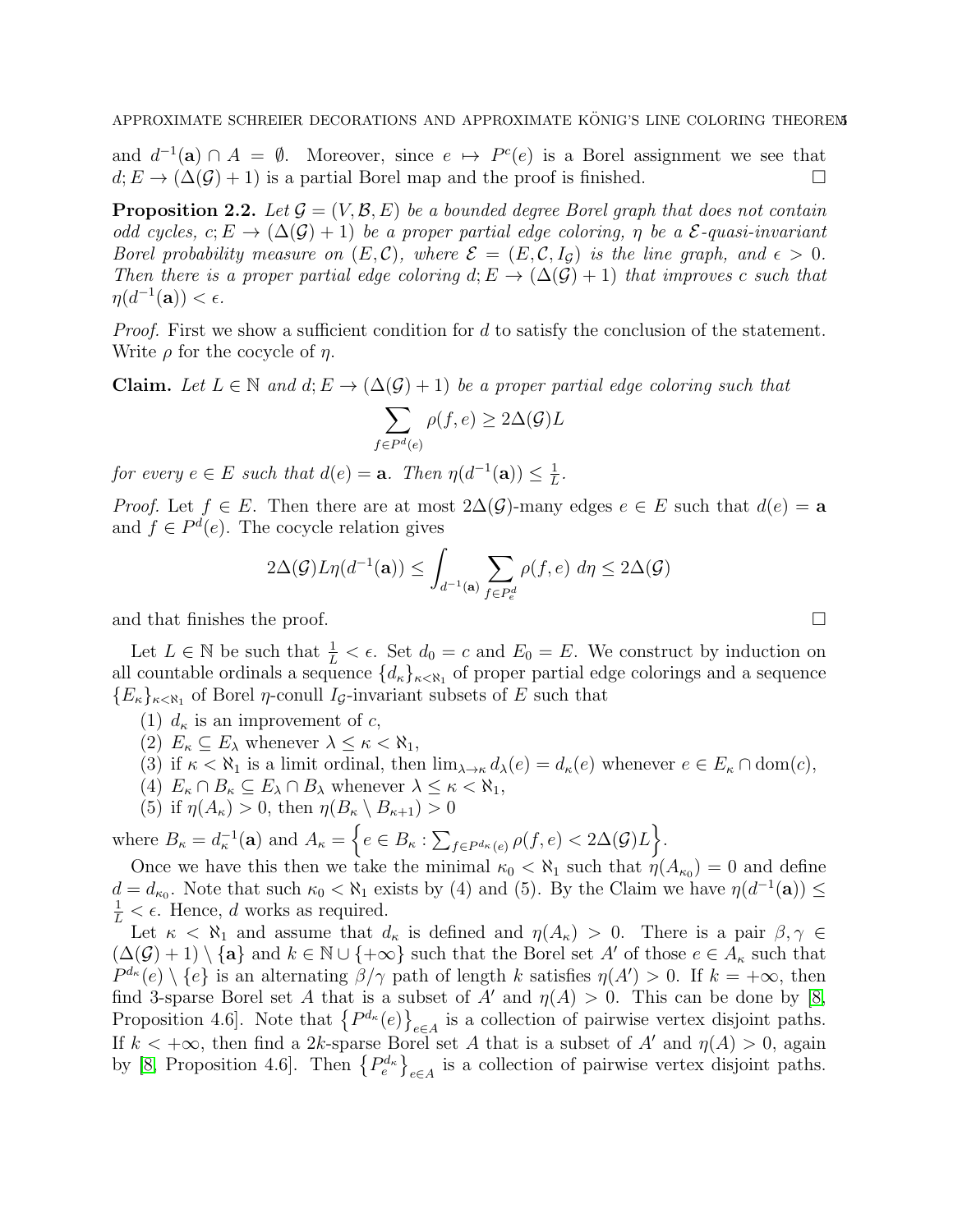#### $6$  GREBÍK

Define  $d_{\kappa+1}$  as in Claim [2.1](#page-3-0) applied for A and  $d_{\kappa}$ . Observe that  $C_{\kappa} = \{e \in \text{dom}(c) : d_{\kappa}(e) \neq 0\}$  $d_{\kappa+1}(e)$ } satisfies  $\eta(C_{\kappa}) \leq 2\Delta(\mathcal{G})L\eta(B_{\kappa} \setminus B_{\kappa+1}).$ 

Let  $\kappa < \aleph_1$  be a limit ordinal and  $d_\lambda$  be defined for every  $\lambda < \kappa$ . We have

$$
\sum_{\lambda < \kappa} \eta(C_{\lambda}) \leq 2\Delta(\mathcal{G})L \sum_{\lambda < \kappa} \eta(B_{\lambda} \setminus B_{\lambda+1}) \leq 2\Delta(\mathcal{G})L
$$

because  ${B_\lambda \setminus B_{\lambda+1}}_{\lambda<\kappa}$  is a pairwise disjoint collection of sets when restricted to the  $\eta$ conull set  $\bigcap_{\lambda \leq \kappa} E_{\lambda}$  by (2) an (4). The Borel-Cantelli lemma implies that there is a  $\eta$ -conull Ig-invariant set  $H \subseteq E$  such that for every  $e \in H \cap \text{dom}(c)$  there is  $\lambda_e < \kappa$  such that  $e \notin C_{\lambda}$  for every  $\lambda_e \leq \lambda < \kappa$ . Define  $E_{\kappa} = H \cap \bigcap_{\lambda < \kappa} E_{\lambda}$ . It follows from (2) and (3), that if  $e \in E_{\kappa} \cap \text{dom}(c)$ , then  $d_{\lambda}(e)$  is constant for every  $\lambda_e \leq \lambda < \kappa$ , i.e.,  $d'(e) = \lim_{\lambda \to \kappa} d_{\lambda}(e)$ exists for every  $e \in E_{\kappa} \cap \text{dom}(c)$ . Define  $d_{\kappa} = d'$  on  $E_{\kappa}$  and  $d_{\kappa} = c$  outside of  $E_{\kappa}$ .

We remark that for a  $\mathcal{E}$ -invariant measures the proof can be modified as follows. Fix a sequence of  $4\Delta(\mathcal{G})L$ -sparse Borel sets  $\{C_l\}_{l\in\mathbb{N}}\subseteq\mathcal{C}$  such that every  $e\in E$  appears infinitely often. The induction runs over all natural numbers in the same spirit. Namely, define  $A_l = \{e \in B_l : |P^{d_l}(e)| < 2\Delta(\mathcal{G})L\}$  and note that  $\{P^{d_l}(e)\}_{e \in A_l \cap C_l}$  is a collection of pairwise vertex disjoint paths. Use Claim [2.1](#page-3-0) to define  $d_{l+1}$ . Define  $d(e) = \lim_{l \to \infty} d_l(e)$ . It is easy to see that d is defined for every  $e \in \text{dom}(c)$  and  $|P^d(e)| \geq 2\Delta(\mathcal{G})L$  for every  $e \in d^{-1}(\mathbf{a})$ . This implies that d improves c and satisfies  $\eta(d^{-1}((\mathbf{a}))) < \frac{1}{l}$  $\frac{1}{L}$  for every  $\mathcal{E}$ -invariant measure  $\eta$ .

Before we formulate corollaries of the preceding result we would like to point out that the proof of the approximate version of Vizing's Theorem, see [\[5,](#page-10-2) Theorem 1.8, Section 5], follows the same strategy as the proof of Proposition [2.2.](#page-4-0) Namely, modify a given coloring such that it does not contain short weighted Vizing chains, see [\[5,](#page-10-2) Section 2.4]. Similarly as in the preceding paragraph, there is an improvement that works simultaneously for every G-invariant measure.

Proof of Theorem [0.2](#page-2-0) (I). Since we consider any Borel probability measure and there is  $v \in V$  of degree  $\Delta(G)$  by the definition of  $\Delta(G)$  we have that  $\chi'_{AP}(\mathcal{G}) \geq \Delta(G)$ .

Let  $\mu$  be a Borel probability measure on  $(V, \mathcal{B})$ . By the approximate measurable version of Vizing's Theorem, see [\[5,](#page-10-2) Theorem 1.8], we find a proper partial edge coloring  $c; E \rightarrow$  $(\Delta(\mathcal{G})+1)$  such that

$$
\mu\left(\left\{v \in V : N(v) \subseteq \text{dom}(c)\right\}\right) > 1 - \frac{\epsilon}{2}.
$$

Consider the *E*-quasi-invariant Borel probability measure  $\eta$  on  $(E, C)$  that is given by a consecutive application of Claims [1.1,](#page-3-1) [1.2](#page-3-2) and apply Proposition [2.2.](#page-4-0) This yields a proper partial edge coloring  $d'$ ;  $E \to (\Delta(\mathcal{G}) + 1)$  that improves c and  $\eta(d^{-1}(\mathbf{a})) < \frac{\epsilon}{4\Delta(\mathcal{G})}$  $\frac{\epsilon}{4\Delta(\mathcal{G})}$ . Consider an edge coloring  $d: E \to \Delta(\mathcal{G})$  that agrees with d' on the set  $\bigcup_{\beta \in (\Delta(\mathcal{G})+1)\setminus {\{\mathbf{a}\}}}\,d'^{-1}(\beta)$ .

Put  $X = \{v \in V : N(v) \subseteq \text{dom}(c)\}\$ and  $Y = \{v \in V : N(v) \cap d'^{-1}(\mathbf{a}) = \emptyset\}\$ . Let  $v \in X \cap Y$ . Then it is easy to see that  $v \in \text{Corr}(d)$  and we have

$$
\mu(V \setminus \text{Corr}(d)) \le \mu(V \setminus X) + \mu(V \setminus Y) < \frac{\epsilon}{2} + 2\Delta(\mathcal{G}) \frac{\epsilon}{4\Delta(\mathcal{G})} < \epsilon
$$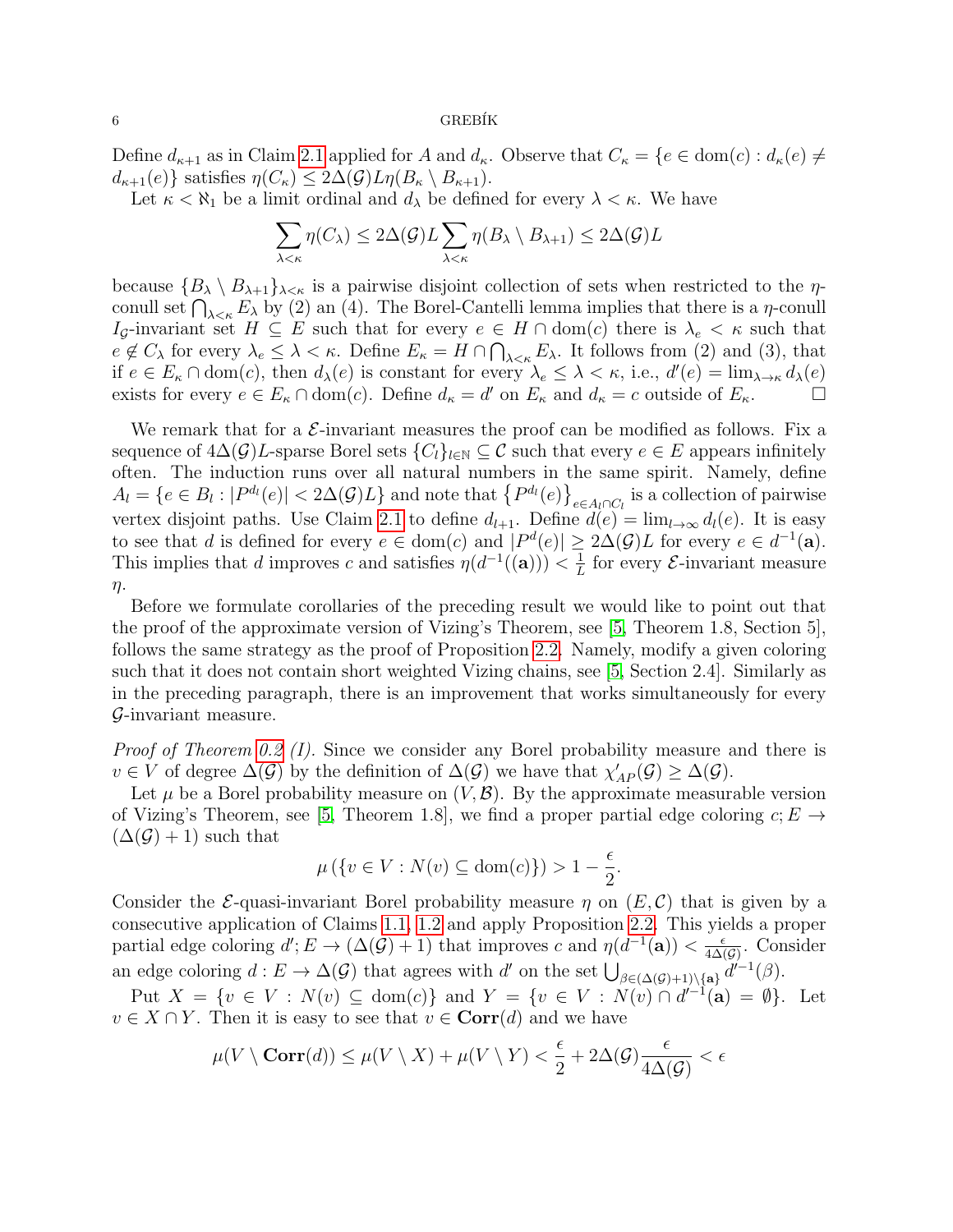by the definition of  $\eta$ . That finishes the proof.

<span id="page-6-2"></span>Corollary 2.3. Let  $\mathcal{G} = (V, \mathcal{B}, E)$  be a Borel graph that is  $\Delta$ -regular and that does not contain odd cycles. Then for every Borel probability measure  $\mu$  on  $(V,\mathcal{B})$  and  $\epsilon > 0$  there is a Borel matching  $M \subseteq E$  such that

$$
\mu({v \in V : M \cap N(v) = \emptyset}) < \epsilon.
$$

*Proof.* By Theorem [0.2](#page-2-0) (I) we find an edge coloring  $c : E \to \Delta$  such that  $\mu(\operatorname{Corr}(c)) > 1-\epsilon$ . Let  $\beta \in \Delta$ . Then  $M = c^{-1}(\beta)$  works as required.

Note the next result needs the full measurable Vizing's Theorem for graphings.

**Corollary 2.4.** [\[11,](#page-10-0) Theorem 3] Let  $\mathcal{G} = (V, \mathcal{B}, E)$  be a bounded degree Borel graph that does not contain odd cycles,  $\mu$  be a G-invariant Borel probability measure on  $(V, \mathcal{B})$  and  $\epsilon > 0$ . Then there is a full  $\mu$ -measurable proper edge coloring  $c : E \to (\Delta(\mathcal{G}) + 1)$  such that

$$
\mu\left(\{v \in V : \mathbf{a} \notin m_c(v)\}\right) < \epsilon.
$$

*Proof.* Combine measurable Vizing's Theorem for invariant measure  $\mu$ , see [\[5,](#page-10-2) Theorem 1.6] or bipartite version [\[2,](#page-9-1) Theorem 1.5], and Proposition [2.2.](#page-4-0)

## 3. Approximate balanced orientation

Recall that  $(E, \mathcal{C})$  is a standard Borel space of edges of a Borel graph  $\mathcal{G} = (V, \mathcal{B}, E)$  and  $[E]^{<\infty}$  is the standard Borel space of all finite subsets of E. One can easily verify that the set of all finite paths  $\mathfrak{T} \subseteq [E]^{<\infty}$  and cycles  $\mathfrak{C} \subseteq [E]^{<\infty}$  of  $\mathcal G$  are Borel sets.

<span id="page-6-0"></span>**Proposition 3.1.** Let  $\mathcal{G} = (V, \mathcal{B}, E)$  be a bounded degree Borel graph such that every vertex has even degree. Then there is a Borel set  $\mathfrak{M} \subseteq \mathfrak{C}$  such that  $C \cap D = \emptyset$  for every  $C \neq D \in \mathfrak{M}$  that is maximal with this property. In particular,  $\mathcal{H} = (V, \mathcal{B}, E \setminus \bigcup_{C \in \mathfrak{M}} C)$  is an acyclic Borel graph such that every vertex has even degree bounded by  $\Delta(\mathcal{G})$ .

*Proof.* It follows from [\[7,](#page-10-4) Lemma 7.3] that the intersection graph on  $\mathfrak{C}$  has a countable Borel chromatic number, i.e., there is a sequence of Borel sets  $\{\mathfrak{C}_i\}_{i\in\mathbb{N}}$  such that  $C \cap D = \emptyset$ whenever  $C, D \in \mathfrak{C}_i$  and  $\mathfrak{C} = \bigcup_{i \in \mathbb{N}} \mathfrak{C}_i$ . Let  $\mathfrak{D}_0 = \mathfrak{C}_0$  and define inductively

$$
\mathfrak{D}_{i+1} = \mathfrak{D}_i \cup \{ C \in \mathfrak{C}_{i+1} : \forall D \in \mathfrak{D}_n \ C \cap D = \emptyset \}.
$$

It is easy to see that  $\mathfrak{M} = \bigcup_{i \in \mathbb{N}} \mathfrak{D}_i$  works as required.

Let  $\mathfrak{P} \subseteq \mathfrak{T}$  be a collection of finite paths. Then we define  $E(\mathfrak{P})$  to be the set of endpoints of  $T \in \mathfrak{P}$ .

<span id="page-6-1"></span>**Proposition 3.2.** Let  $\mathcal{G} = (V, \mathcal{B}, E)$  be an acyclic bounded degree Borel graph such that every vertex has even degree. Then there is a sequence  $\{\mathfrak{P}_n\}_{n\in\mathbb{N}}$  of Borel subsets of  $\mathfrak T$  such that

- $(1)$   $E \subseteq \mathfrak{P}_0$ ,
- (2)  $T \cap T' = \emptyset$  for any  $T \neq T' \in \mathfrak{P}_n$  and every  $n \in \mathbb{N}$ ,
- (3) for every  $n \in \mathbb{N}$  and  $T \in \mathfrak{P}_n$  there is a unique  $T' \in \mathfrak{P}_{n+1}$  such that  $T \subseteq T'$ ,
- (4)  $\bigcap_{n\in\mathbb{N}}\text{E}(\mathfrak{P}_n)=\emptyset$ .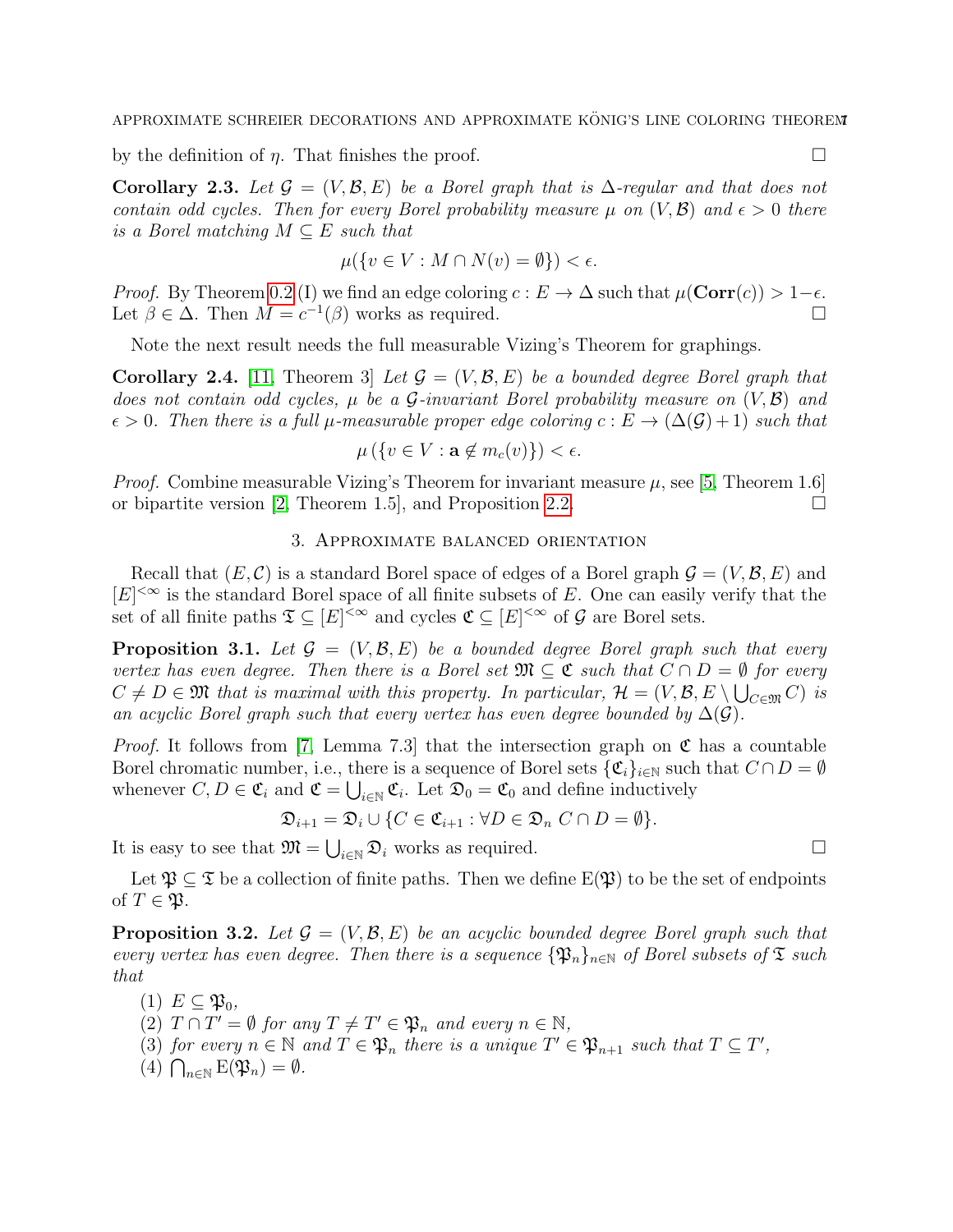#### $8$  GREBÍK

*Proof.* If  $e, f \in E$ , then we define  $d(e, f)$  as the minimal size of a path  $P \in \mathfrak{T}$  that connects e and f. For  $T \in \mathfrak{T}$  we put  $d(e,T) = \max\{d(e,f) : f \in T\}$ . Because G is of bounded degree we find a sequence  $\{A_n\}_{n\in\mathbb{N}}$  of Borel subsets of E such that  $|\{n\in\mathbb{N}:e\in A_n\}|=\infty$ for every  $e \in E$  and

$$
\mathfrak{s}(n) = \min\{d(e, f) : e \neq f \in A_n\} \to \infty,
$$

see [\[8,](#page-10-6) Proposition 4.6].

As a first step we define inductively a collection  $\{\mathcal{P}_n\}_{n\in\mathbb{N}}$  that satisfies  $(1)-(3)$  and a relaxation of (4). Set  $\mathcal{P}_0 = E$ . Suppose that  $\mathcal{P}_n$  satisfies (2) and (3) and let  $P \in \mathcal{P}_n$  be such that  $A_n \cap P \neq \emptyset$ . Choose in a Borel way a ⊆-maximal path extension  $\widetilde{P}$  of P that consists of elements from  $\mathcal{P}_n$ , say

$$
\widetilde{P} = R_1 \cap \ldots \cap R_l \cap P \cap R_{l+1} \cap \ldots \cap R_k
$$

where  $R_i \in \mathcal{P}_n$ , such that for every  $i \leq k$  there is  $e \in P \cap A_n$  such that  $d(e, R_i) < \frac{\mathfrak{s}(n)}{3}$  $\frac{n)}{3}$ .

Let  $P, Q \in \mathcal{P}_n$  be such that  $P \cap A_n \neq \emptyset \neq Q \cap A_n$  and  $\widetilde{P} \cap \widetilde{Q} \neq \emptyset$ . We show that  $P = Q$ . It follows from the inductive assumption that there is  $R \in \mathcal{P}_n$  such that  $R \subseteq \tilde{P}, \tilde{Q}$ . If  $R = P = Q$ , then we are done. Suppose that  $R \neq P$  and  $R = Q$ . By the definition of  $\widetilde{P}$  there is  $e \in A_n \cap P$  such that  $d(e, f) \leq \frac{\mathfrak{s}(n)}{3}$  $\frac{n}{3}$  for every  $f \in R = Q$ . In particular, there is  $f \in A_n \cap Q$  such that  $d(e, f) \leq \frac{f(n)}{3}$  $\frac{n}{3}$  and that contradicts the definition of  $\mathfrak{s}(n)$  because  $e \neq f$ . Suppose now that  $R \neq P$  and  $R \neq Q$ . By the definition of  $\tilde{P}$  and  $\tilde{Q}$  we find  $e \in A_n \cap P$  and  $f \in A_n \cap Q$  such that  $d(e, h), d(f, h) \leq \frac{\mathfrak{s}(n)}{3}$  $\frac{n}{3}$  for every  $h \in R$ . Consequently,  $d(e, f) \leq d(e, h) + d(f, h) \leq \frac{2\mathfrak{s}(n)}{3}$  $\frac{(n)}{3}$  for any  $h \in R$  and we must have  $e = f$  by the definition of  $\mathfrak{s}(n)$ . By the inductive assumption (2) we conclude that  $P = Q$ . Let

$$
\mathcal{Q}_{n+1} = \{ \widetilde{P} : P \in \mathcal{P}_n \ \land \ A_n \cap P \neq \emptyset \}
$$

and define

$$
\mathcal{P}_{n+1} = \mathcal{Q}_{n+1} \cup \{ P \in \mathcal{P}_n : \forall Q \in \mathcal{Q}_{n+1} \; P \cap Q = \emptyset \}.
$$

It follows from the previous argument that  $\mathcal{P}_{n+1}$  satisfies (2) and (3).

The construction guarantees the following relaxation of (4). Let  $e \in E$  and  $n \in \mathbb{N}$ . It follows from (1)–(3) that there is a unique  $P_{e,n} \in \mathcal{P}_n$  such that  $e \in P_{e,n}$ . Note that if  $f \in P_{e,n}$ , then  $P_{e,n} = P_{f,n}$ . Define  $P_e = \bigcup_{n \in \mathbb{N}} P_{e,n}$ . Then  $P_e$  is a path by (1)–(3) and we show that it is infinite. Suppose for a contradiction that  $P_e$  is finite, i.e.,  $|P_e| = m \in \mathbb{N}$ . Let  $v \in V$  be an end point of  $P_e$ . By the assumption that the degree of v is even we find  $f \in N(v) \setminus P_e$  such that v is an endpoint of  $P_f$ . Since G is acyclic we have  $P_f \neq P_e$ . Let  $n \in \mathbb{N}$  be such that  $f \in A_n$ ,  $3m < \mathfrak{s}(n)$  and  $P_e = P_{e,n}$ . By the definition we have that  $P_{f,n+1} \in \mathcal{P}_{n+1}$  is a  $\subseteq$ -maximal extension of  $P_{f,n} \in \mathcal{P}_n$  that satisfies the condition above. However,  $Q = P_{f,n+1}^T P_{e,n}$  is an extension of  $\mathcal{P}_{f,n+1}$  and also satisfies the condition because  $d(f, P_{e,n}) \leq m < \frac{\epsilon(n)}{3}$ . This shows that  $P_e$  is infinite for every  $e \in E$ .

Now we pair the one ended rays of  $\{\mathcal{P}_n\}_{n\in\mathbb{N}}$  to obtain  $\{\mathfrak{P}_n\}_{n\in\mathbb{N}}$  that satisfies (1)–(4). Let  $v \in V$  and  $E(v) \subseteq N(v)$  be the set of edges  $e \in N(v)$  such that v is an endpoint of  $P_e$ . Since the degree of v is even it follows that  $|E(v)|$  is even for every  $v \in V$ . Note that  $E(v) \cap E(w) = \emptyset$  for any  $v \neq w \in V$  because  $P_e$  has at most one endpoint for every  $e \in E$ .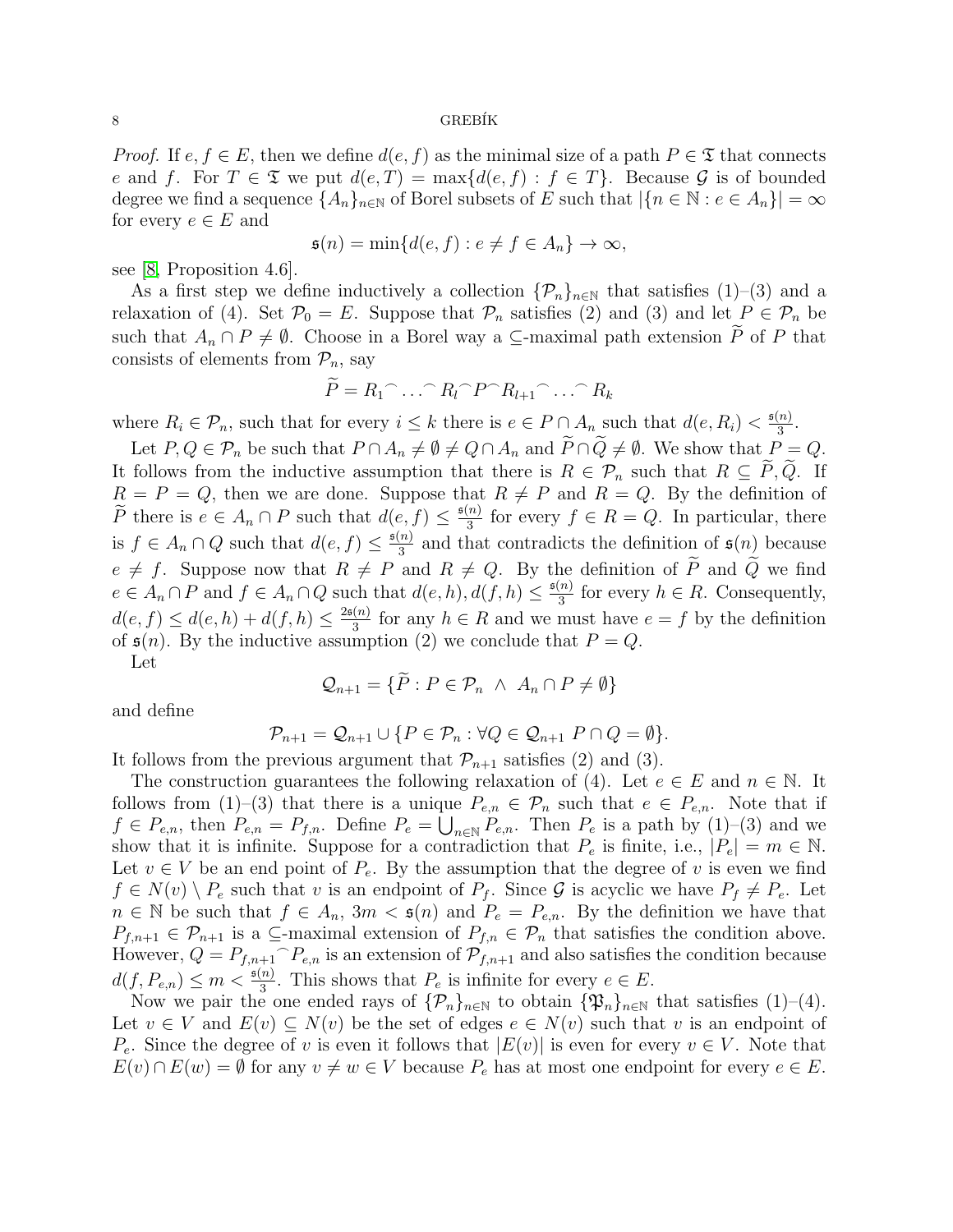Let  $I: E \to E$  be an involution such that  $I(e) \neq e$  if and only if there is  $v \in V$  such that  $e \in E(v)$  and in that case  $I(e) \in E(v)$ , i.e., I is a pairing when restricted to any  $E(v)$ . Let  $M = \bigcup_{v \in V} E(v)$  and define

$$
\mathfrak{P}_n = \{P_{e,n} \cup P_{I(e),n} : e \in M\} \cup \{P \in \mathcal{P}_n : P \cap M = \emptyset\}.
$$

Property (1) is trivially satisfied. Note that  $|M \cap P_{e,n}| \leq 1$  for every  $e \in E$  and  $n \in \mathbb{N}$  since  $P_e$  is infinite. This implies that if  $P, Q \in \mathfrak{P}_n$  and  $P \cap Q \neq \emptyset$ , then  $P = Q$ . Consequently we have (2). Similarly we get that  $P_{e,n} \cup P_{I(e),n} \subseteq P_{e,n+1} \cup P_{I(e),n+1}$  for every  $e \in M$  and that gives (3).

Let  $v \in \bigcap_{n\in\mathbb{N}} E(\mathfrak{P}_n)$ . Then there is a sequence  $T_n \in \mathfrak{P}_n$  such that v is an endpoint of  $T_n$ . By (3) we may assume that  $T_n \subseteq T_{n+1}$  and there is  $e \in N(v)$  such that  $e \in T_n$  for every  $n \in \mathbb{N}$ . Note that  $P_{e,n} \subseteq T_n$  by the definition of  $\mathfrak{P}_n$ . Consequently, v is an endpoint of  $P_e$ . We have  $T_0 = \{e, I(e)\}\$  by the definition of  $\mathfrak{P}_0$ . That is a contradiction because v is not an endpoint of  $T_0$ . This shows (4) and finishes the proof.

<span id="page-8-0"></span>**Theorem 3.3** (Theorem [0.2](#page-2-0) (II)). Let  $\mathcal{G} = (V, \mathcal{B}, E)$  be a bounded degree Borel graph such that every vertex has an even degree. Then there is a sequence  $\{S_n\}_{n\in\mathbb{N}}$  of orientations of G such that

 $\mu(\{v \in \mathbf{Corr}(S_n) : N(v) \subseteq \mathbf{Corr}(S_n)\}) \to 1$ 

for every Borel probability measure  $\mu$  on  $(V, \mathcal{B})$ . In particular,  $\mathcal G$  admits approximate balanced orientation.

Proof. Proposition [3.1](#page-6-0) produces a maximal Borel set  $\mathfrak{M}$  of pairwise disjoint cycles and Proposition [3.2](#page-6-1) applied to the acyclic Borel graph  $\mathcal{H} = (V, \mathcal{B}, E \setminus \bigcup_{C \in \mathfrak{M}} C)$  produces a sequence  $\{\mathfrak{P}_n\}_{n\in\mathbb{N}}$ .

Note that since  $\mathfrak{M} \cup \mathfrak{P}_n$  is a collection of finite paths and cycles that cover E it is easy to produce an orientation  $S_n$  of G such that  $v \notin \text{Corr}(S_n)$  only if v is an endpoint of some  $T \in \mathfrak{P}_n$ . This implies that

$$
\bigcap_{n\in\mathbb{N}} V \setminus \{v \in \operatorname{Corr}(S_n) : N(v) \subseteq \operatorname{Corr}(S_n)\} =
$$
  
= 
$$
\bigcap_{n\in\mathbb{N}} \{v \in V : v \in E(\mathfrak{P}_n) \ \lor \ N_0(v) \cap E(\mathfrak{P}_n) \neq \emptyset\} = \emptyset
$$

where  $N_0(v) = \{w \in V : (v, w) \in E\}$ . That finishes the proof.

# 4. Approximate Schreier decoration

Before proving the remaining part of Theorem [0.2](#page-2-0) we remind the reader how to use (I) and (II) in the finite setting. Suppose that  $G = (V, E)$  is a finite 2∆-regular graph. Then by (II) we find a balanced orientation  $S \subseteq E$  of G. Consider now a bipartite graph  $H = (V_0 \sqcup V_1, F)$  where the bipartition is formed by two disjoint copies of V and there is an edge  $(v, w) \in F$ , where  $v \in V_0$  and  $w \in V_1$ , if and only if there is an oriented edge pointing from v to w in S. The fact that S is balanced implies that H is  $\Delta$ -regular. By (I), i.e., König's Theorem, we find a proper coloring  $c': F \to \Delta$ . This induces a coloring  $c: E \to \Delta$  such that  $(S, c)$  is a Schreier decoration of G.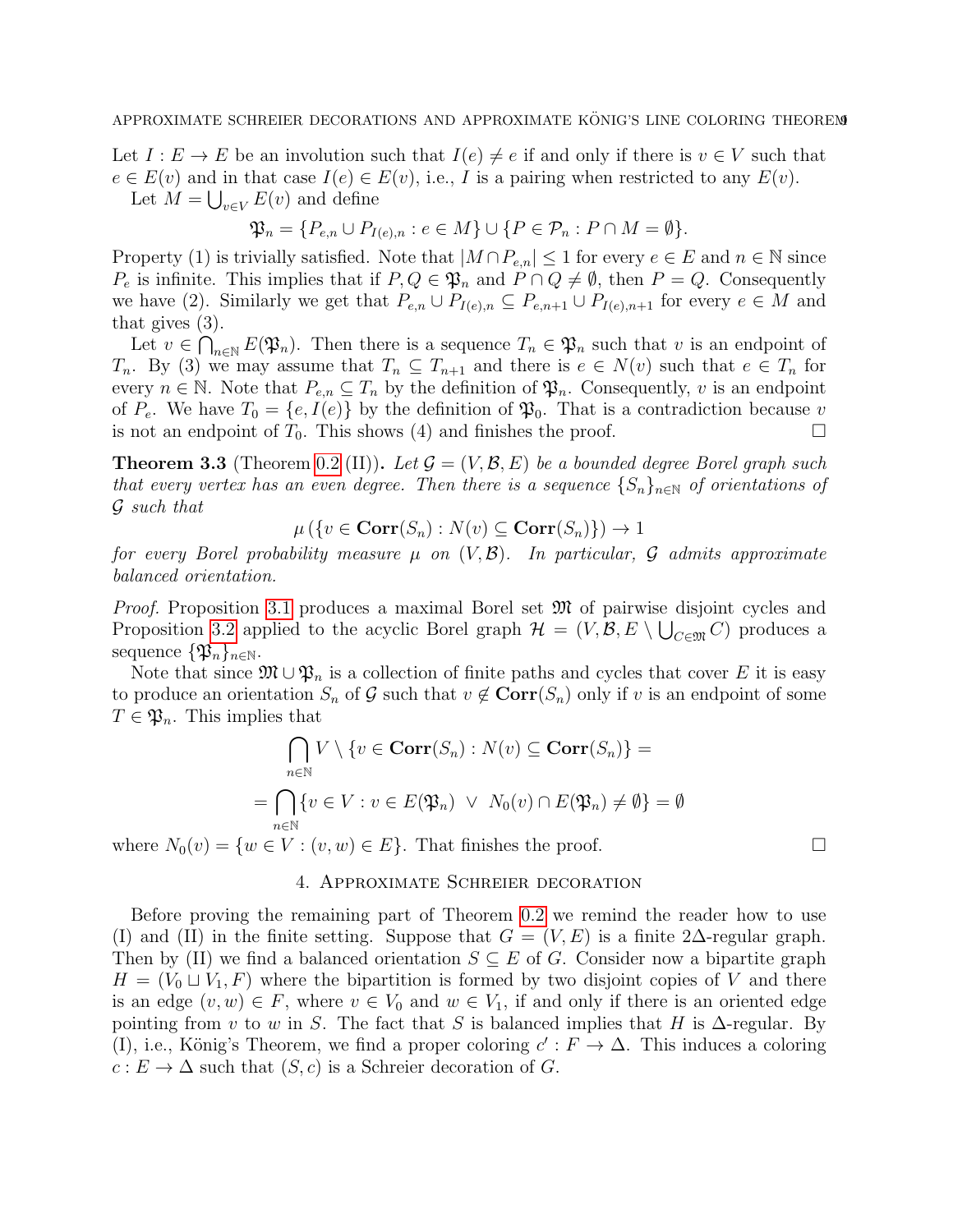#### 10 GREB´IK

**Theorem 4.1** (Theorem [0.2](#page-2-0) (III)). Let  $\mathcal{G} = (V, \mathcal{B}, E)$  be a 2∆-regular Borel graph. Then G admits approximate Schreier decoration.

*Proof.* Let  $\mu$  be a Borel probability measure on  $(V, \mathcal{B})$  and  $\epsilon > 0$ . Use Theorem [3.3](#page-8-0) to find an orientation  $S$  of  $\mathcal G$  such that

$$
\mu({v \in \mathbf{Corr}(S) : N(v) \subseteq \mathbf{Corr}(S)} > 1 - \frac{\epsilon}{2}.
$$

Define a bipartite Borel graph  $\mathcal{H} = (C^0 \sqcup C^1, \mathcal{D}, H)$  where  $C^0, C^1$  are disjoint copies of Corr(S), D is the corresponding  $\sigma$ -algebra and  $(v^0, w^1), (w^1, v^0) \in H$  if and only if  $(v, w) \in S$  where  $v^0 \in C^0$ ,  $w^1 \in C^1$  are the copies of  $v, w \in \text{Corr}(S)$ . It follows from the definition of  $Corr(S)$  that the maximum degree of H is bounded by  $\Delta$ . Define a Borel probability measure  $\nu$  on  $C^0 \sqcup C^1$  as

$$
\nu(A \sqcup B) = \frac{\mu(A) + \mu(B)}{2\mu(\text{Corr}(S))}
$$

whenever  $A \subseteq C^0$  and  $B \subseteq C^1$  are Borel sets. Theorem [0.2](#page-2-0) (I) gives an edge coloring  $c': H \to \Delta$  such that  $\nu(\text{Corr}(c')) > 1 - \frac{\epsilon}{4\mu(\text{Corr}(S))}$ . Let  $c: E \to \Delta$  be an edge coloring that extends  $c'$ , i.e.,  $c(v, w) = c(w, v) = c'(v^0, w^1)$  whenever  $(v, w) \in S$  and  $v, w \in \text{Corr}(S)$ .

Write  $X = \{v \in \text{Corr}(S) : N(v) \subseteq \text{Corr}(S)\}\$  and  $Y_i = \{v \in V : v^i \in \text{Corr}(c) \cap C^i\}\$ where  $i < 2$ . Let  $v \in X \cap Y_0 \cap Y_1$ . Then it is easy to see that  $v \in \text{Corr}(S, c)$ . We have

$$
\mu(V \setminus X \cap Y_0 \cap Y_1) \le \mu(V \setminus X) + \mu(V \setminus Y_0) + \mu(V \setminus Y_1) < \epsilon
$$

because  $\mu(V \setminus Y_0) + \mu(V \setminus Y_1) \leq 2\mu(\operatorname{Corr}(S))\nu(C^0 \sqcup C^1 \setminus \operatorname{Corr}(c')) < \frac{\epsilon}{2}$  $\frac{\epsilon}{2}$ . This finishes the proof.  $\Box$ 

#### 5. Remarks

<span id="page-9-0"></span>The ultraproduct technique for graphings, see [\[3\]](#page-10-7) or [\[1\]](#page-9-2), implies that we can find a locallyglobally equivalent graphing that is an extension of the original one and satisfies fully (not just approximately) the corresponding conditions in Theorem [0.2](#page-2-0) or Corollary [2.3.](#page-6-2) We refer the reader to [\[10,](#page-10-8) Chapter 19] for the corresponding definitions.

For example, if  $(\mathcal{G}, \mu)$  is a graphing where  $\mathcal{G} = (V, \mathcal{B}, E)$  is a 2∆-regular Borel graph, then there is a 2∆-regular Borel graph  $\mathcal{G}' = (V', \mathcal{B}', E')$ , a  $\mathcal{G}'$ -invariant Borel probability measure  $\mu'$  and a Borel map  $\varphi: V' \to V$  such that  $\varphi$  is a local isomorphisms,  $\varphi^* \mu' = \mu$ ,  $(\mathcal{G}, \mu), (\mathcal{G}', \mu')$  are locally-globally equivalent and  $\mathcal{G}$  admits a Schreier decoration, i.e., it is induced by a pmp action of the free group  $F_{\Delta}$ . This extends [\[11,](#page-10-0) Corollary 4] and implies [\[11,](#page-10-0) Theorem 1].

Similar statement hold in the case of quasi-invariant probability measures when the notion of local-global equivalence is extended appropriately.

#### **REFERENCES**

- <span id="page-9-2"></span>[1] C. T. Conley, A. S. Kechris, R. D. Tucker-Drob. Ultraproducts of measure preserving actions and graph combinatorics. rgodic Theory Dynam. Systems 3 (2013), no. 2, 334–374.
- <span id="page-9-1"></span>[2] E. Csóka, G. Lippner, O. Pikhurko. Kőnig's line coloring and Vizing's theorems for graphings. Forum of Math., Sigma 4, 40pp., 2016.